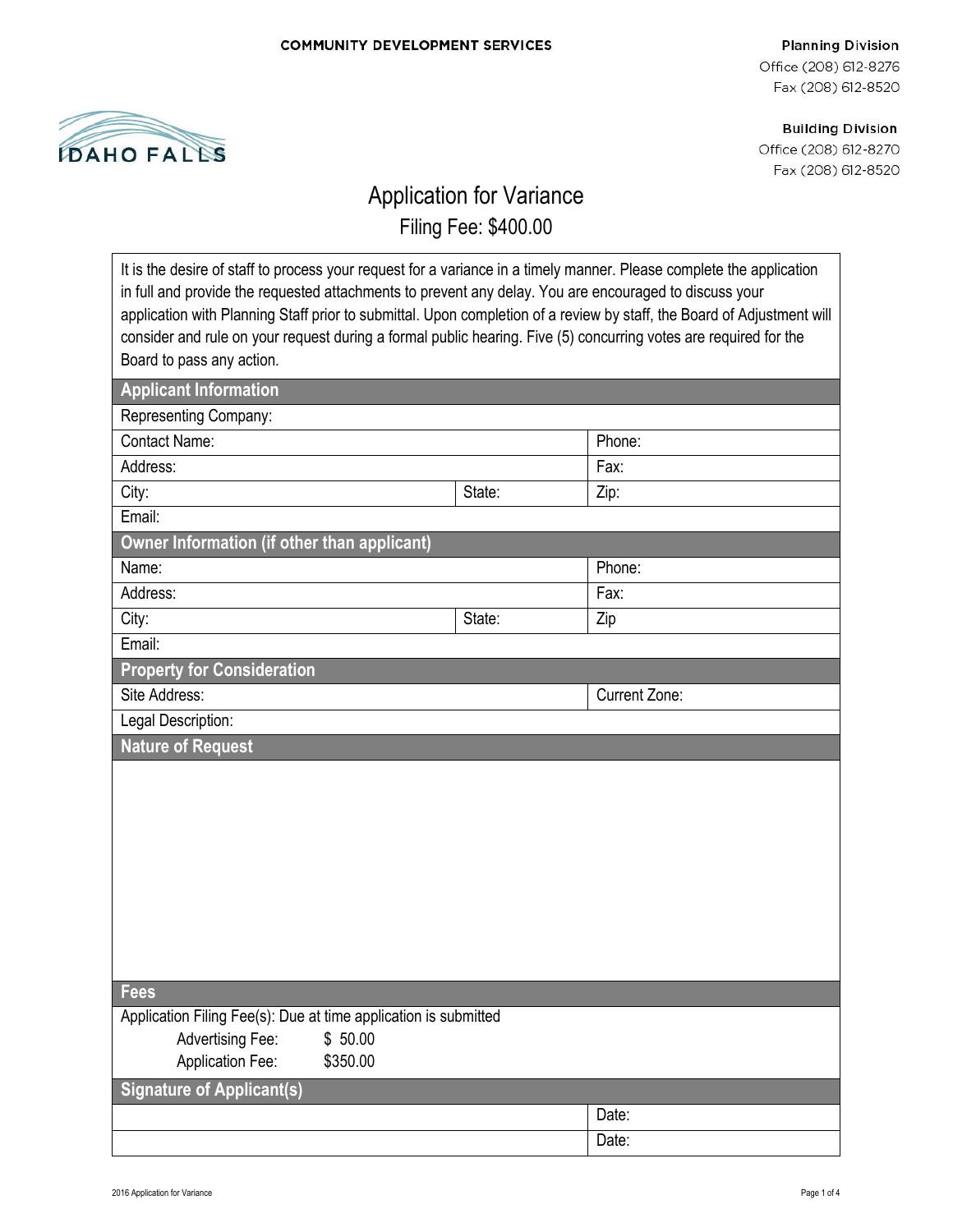| <b>Requirements for Granting a Variance</b>                                                                                                                                                                                                                                                       |  |  |  |
|---------------------------------------------------------------------------------------------------------------------------------------------------------------------------------------------------------------------------------------------------------------------------------------------------|--|--|--|
| The following conditions (10-3-6(H)(1)(b)(iv) of the Zoning Ordinance) must be fulfilled before a variance can be                                                                                                                                                                                 |  |  |  |
| granted by the Board of Adjustment. Showing that a variance is profitable or desirable for the owner and no harm                                                                                                                                                                                  |  |  |  |
| will be done to others is not sufficient. Please explain how granting your request conforms to each of the                                                                                                                                                                                        |  |  |  |
| requirements below:                                                                                                                                                                                                                                                                               |  |  |  |
| [1] Undue hardship resulting for physical limitations (i.e. physical size, shape, topography, location, and/or<br>surroundings) on development unique to the property upon which the variance is requested and such hardship<br>is not generally applicable to other properties in the same zone. |  |  |  |
|                                                                                                                                                                                                                                                                                                   |  |  |  |
|                                                                                                                                                                                                                                                                                                   |  |  |  |
|                                                                                                                                                                                                                                                                                                   |  |  |  |
|                                                                                                                                                                                                                                                                                                   |  |  |  |
|                                                                                                                                                                                                                                                                                                   |  |  |  |
|                                                                                                                                                                                                                                                                                                   |  |  |  |
|                                                                                                                                                                                                                                                                                                   |  |  |  |
|                                                                                                                                                                                                                                                                                                   |  |  |  |
|                                                                                                                                                                                                                                                                                                   |  |  |  |
| [2] The hardship is not economic in nature and was not created by any action of the lot's owner or occupant.                                                                                                                                                                                      |  |  |  |
|                                                                                                                                                                                                                                                                                                   |  |  |  |
|                                                                                                                                                                                                                                                                                                   |  |  |  |
|                                                                                                                                                                                                                                                                                                   |  |  |  |
|                                                                                                                                                                                                                                                                                                   |  |  |  |
|                                                                                                                                                                                                                                                                                                   |  |  |  |
|                                                                                                                                                                                                                                                                                                   |  |  |  |
|                                                                                                                                                                                                                                                                                                   |  |  |  |
|                                                                                                                                                                                                                                                                                                   |  |  |  |
|                                                                                                                                                                                                                                                                                                   |  |  |  |
|                                                                                                                                                                                                                                                                                                   |  |  |  |
|                                                                                                                                                                                                                                                                                                   |  |  |  |
| [3] Granting the variance is not in conflict with the public interest nor creates a nuisance or potential harm to the<br>neighborhood in which the lot is located.                                                                                                                                |  |  |  |
|                                                                                                                                                                                                                                                                                                   |  |  |  |
|                                                                                                                                                                                                                                                                                                   |  |  |  |
|                                                                                                                                                                                                                                                                                                   |  |  |  |
|                                                                                                                                                                                                                                                                                                   |  |  |  |
|                                                                                                                                                                                                                                                                                                   |  |  |  |
|                                                                                                                                                                                                                                                                                                   |  |  |  |
|                                                                                                                                                                                                                                                                                                   |  |  |  |
|                                                                                                                                                                                                                                                                                                   |  |  |  |
|                                                                                                                                                                                                                                                                                                   |  |  |  |
|                                                                                                                                                                                                                                                                                                   |  |  |  |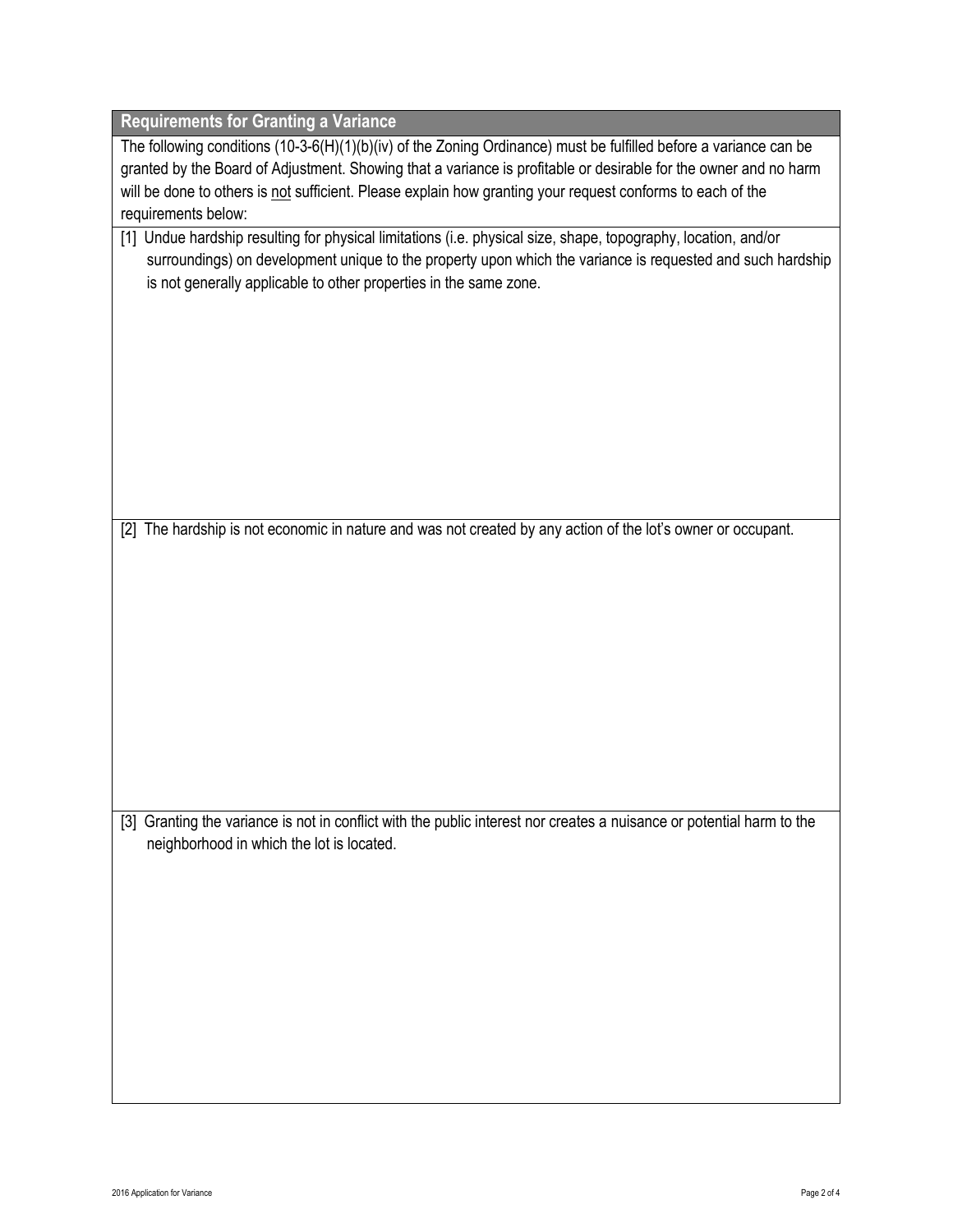## **Sketch Plan**

Please attach a sketch of your proposal/plot plan in the requested format and with the following information:

- 1. Minimum size of 8½" x 11" drawn to scale.
- 2. Show north arrow and scale at which the plan is drawn (not to be less than 1"=30').
- 3. Perimeter and dimensions of the entire property including acreage/square footage.
- 4. Names and location of all bordering streets.
- 5. Identify the location of all easements and/or rights-of-way.
- 6. The use, location and dimension of all present and proposed structures and/or additions, including the distance from all structures to the property lines.
- 7. Square footage of all buildings or structures on the property involved.
- 8. If your request is to reduce required landscaping then provide location and square feet of provided landscaping areas. Landscape plans are required for new landscaping.
- 9. If your request is to reduce the required parking then provide the location, configuration, dimensions, number of provided off street parking stalls, drive aisles and access to parking stalls from the street.

## **Affidavit of Legal Interest (see attachment)**

If you are representing the owner of the property in question, a notarized Affidavit of Legal Interest must accompany the application.